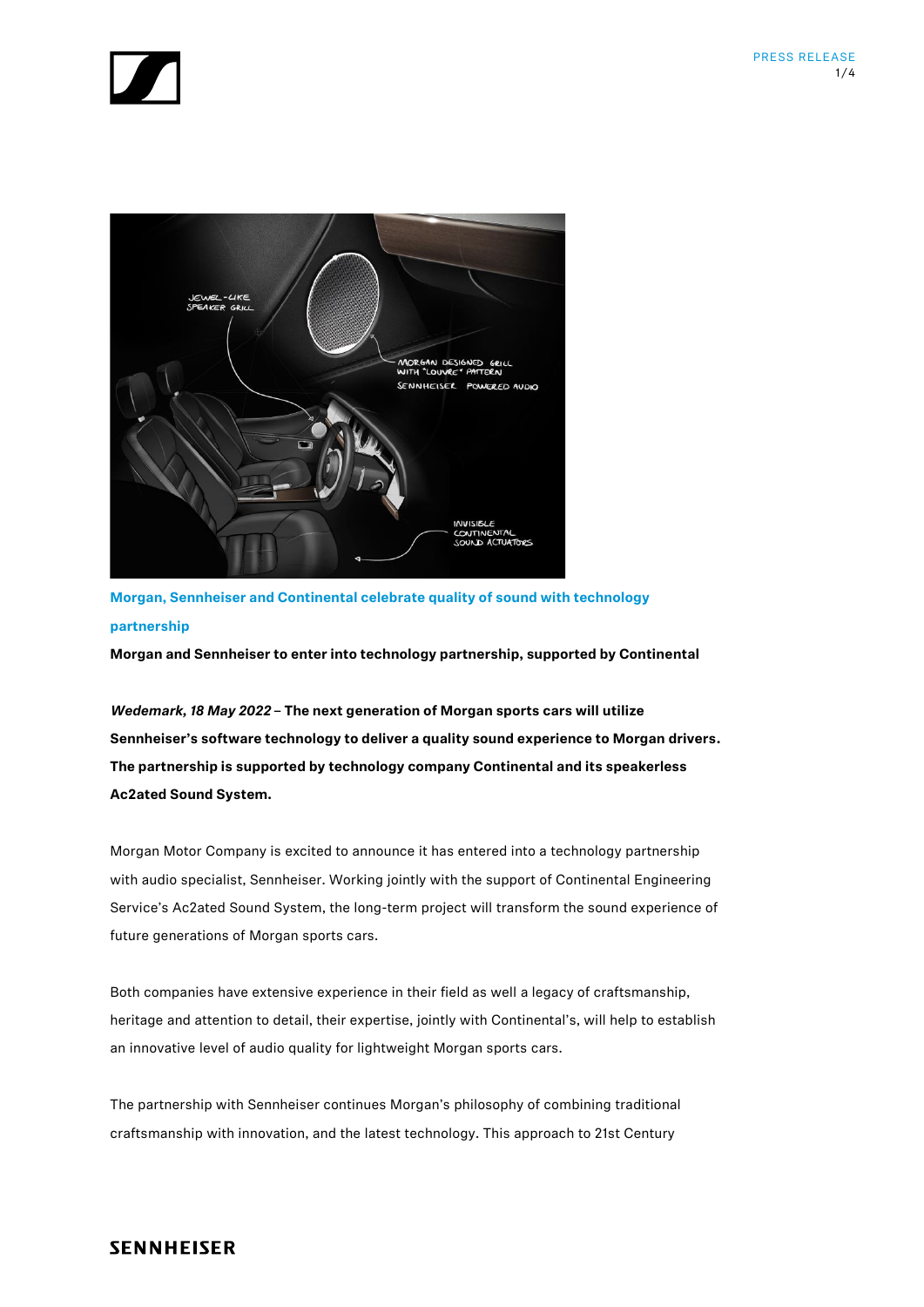

coachbuilding is celebrated throughout Morgan's current model range which comprises Plus Four, Plus Six and the recently launched Super 3.

In the past, Morgan cars have presented challenges for audio systems due to limited space, low weight requirements and the nature of an open top sports car when optimising sound quality. With the combination of Continental's hardware and Sennheiser's software, these challenges will be overcome, presenting an all-new proposition to new and existing Morgan customers.

Sennheiser – the iconic audio expert – is entering the automotive industry with its awardwinning software technology and sound tuning know-how, aiming to revolutionize the way driver and passengers experience sound. Thanks to Sennheiser's end-to-end expertise of sound capture and reproduction, Morgan will be the first automotive OEM to unlock the development of a new generation of sound experiences in its cars for enhanced music enjoyment. The two companies share a long-term development vision sealed by this partnership.

Continental's innovative system abandons conventional speaker technology triggering selected surfaces in the vehicle interior to produce sound. The result is an extremely natural and enveloping sound experience for the occupants, who feel as if they are sitting in a concert hall surrounded by sound. In comparison to conventional audio systems, Ac2ated Sound not only produces high audio quality but also enables a reduction of the weight and space taken up by up to 90 percent.

Graham Chapman, Chief Operations Officer, Morgan Motor Company, said: "We are delighted to be entering into a technical partnership with Sennheiser, supported by Continental. Sennheiser is a pioneer in its field, with a long tradition of developing ground-breaking new technology. As a small, lightweight sports car, a Morgan traditionally presents a packaging and weight saving challenge when identifying audio solutions. During our early discussions with Sennheiser and Continental it was clear that their technology provides a solution to these challenges, we are excited to announce more and introduce this new technology to our customers soon."

Veronique Larcher, Head of Mobility at Sennheiser, said: "It is a privilege to bring our audio software expertise to one of the world's longest established automotive manufacturers, one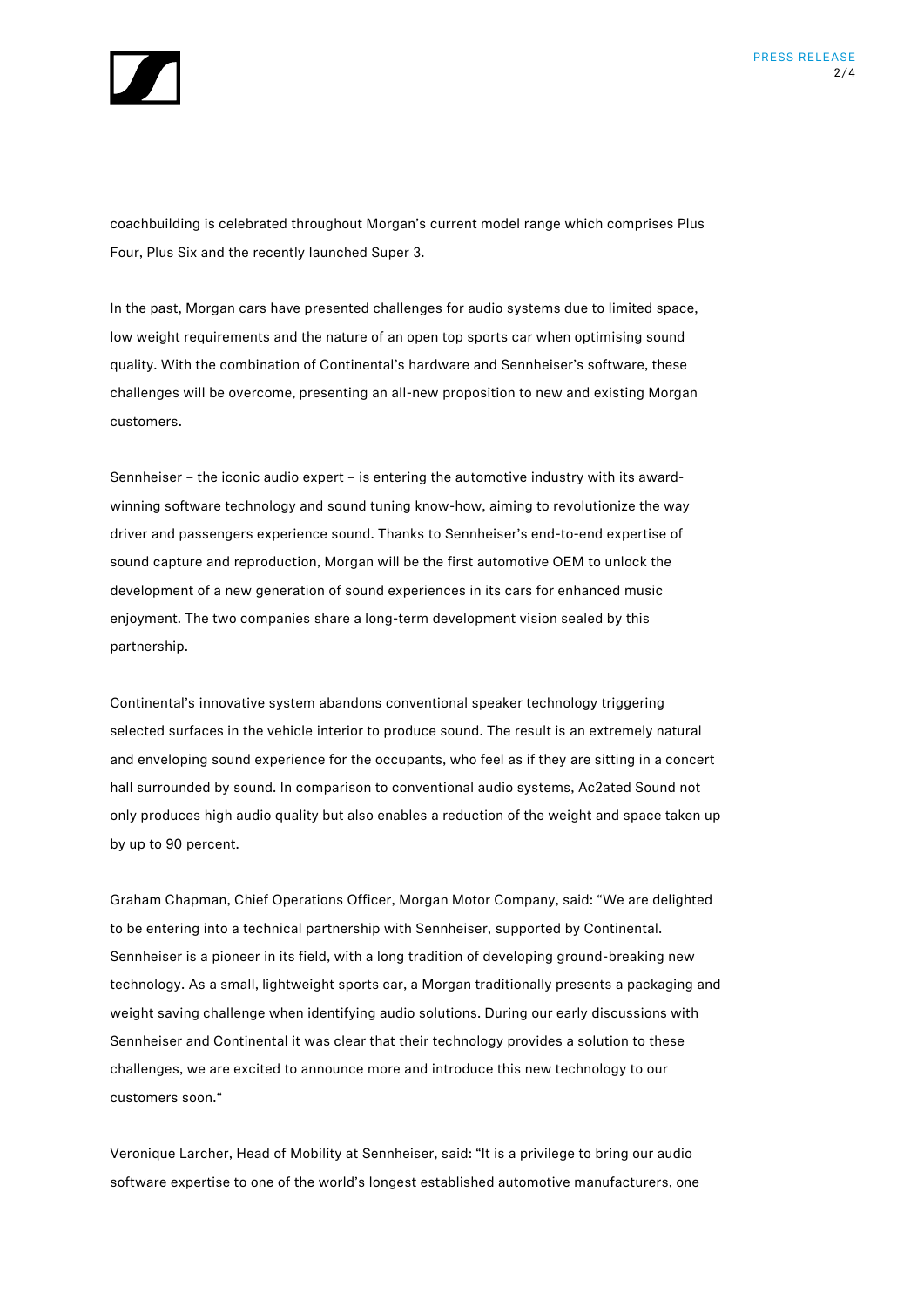

with a commitment to quality, craftsmanship and performance – values very close to our heart at Sennheiser. Morgan Motor sports cars are born from industry leading technologies implemented into the vehicles themselves as well as the production and design processes, and we are proud to be a part of this completely unique and fresh vision of 21st-century coachbuilding."

"With the cooperation of Morgan, Sennheiser and Continental experts, we have brought together the highest level of expertise in the areas of vehicle design, acoustics and user experience. By overcoming the challenges of weight and space, we can soon offer Morgan´s customers a premium sound experience", says Christoph Falk-Gierlinger, Managing Director Continental Engineering Services.

(Ends)

The images accompanying this press release plus additional photos can be downloaded [here.](https://www.dropbox.com/scl/fo/z8llqjz6fbq4750pteqig/h?dl=0&rlkey=zo24kbuvpwohq6t84c23fh0uj)

## **About the Sennheiser brand**

We live and breathe audio. We are driven by the passion to create audio solutions that make a difference. Building the future of audio and bringing remarkable sound experiences to our customers – this is what the Sennheiser brand has represented for more than 75 years. While professional audio solutions such as microphones, meeting solutions, streaming technologies and monitoring systems are part of the business of Sennheiser electronic GmbH & Co. KG, the business with consumer devices such as headphones, soundbars and speech-enhanced hearables is operated by Sonova Holding AG under the license of Sennheiser.

[www.sennheiser.com](http://www.sennheiser.com/) [www.sennheiser-hearing.com](http://www.sennheiser-hearing.com/)

## **Global Pro Audio Press Contact**

Stephanie Schmidt Stephanie.schmidt@sennheiser.com +49 (5130) 600 – 1275

## **About Morgan Motor Company**

Morgan Motor Company is a British manufacturer of handcrafted sports cars located in Malvern Link, UK. The world-famous Morgan vehicles offer a unique blend of charisma, quality materials, craftsmanship and performance. Morgan has been handcrafting coach built traditional British sports cars that are thrilling to drive and unique within the marketplace since 1909. In March 2019, Investindustrial purchased a majority share of the company and by doing so invested in the long-term future of the Morgan Motor Company building cars in Britain. The Morgan family, along with the senior management team and the wider workforce, retain a